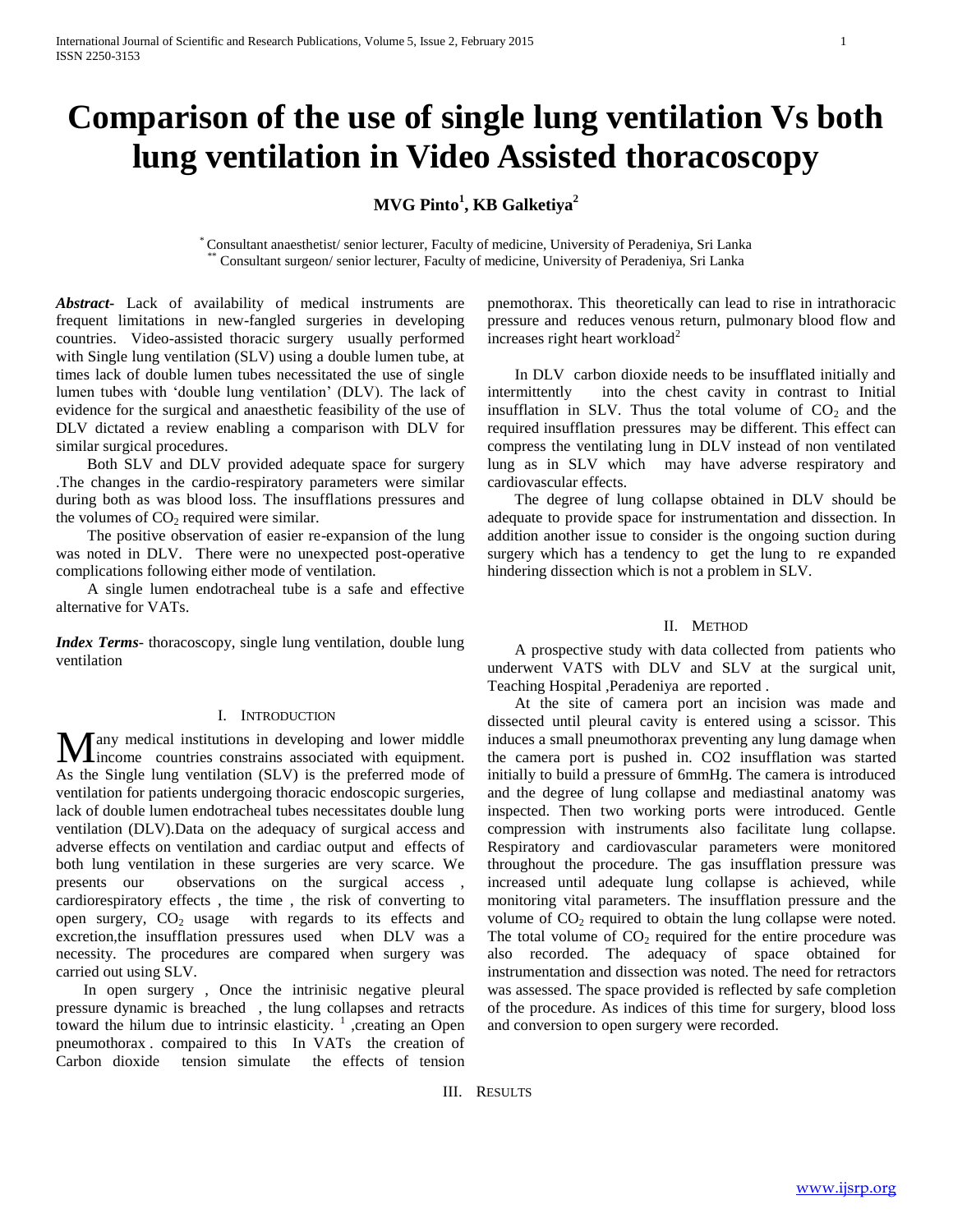| Table 1- procedures with the position and the mode of ventilation, the mean time blood loss, use of additional ports for |  |
|--------------------------------------------------------------------------------------------------------------------------|--|
| retractors and conversion to open Surgery                                                                                |  |

| Procedure                      | <b>SLV</b>     | <b>DLV</b> | Position | Average time      | Additional     | Mean              | Conversion      |
|--------------------------------|----------------|------------|----------|-------------------|----------------|-------------------|-----------------|
|                                |                |            |          | taken             | ports          | <b>Blood</b> loss |                 |
| Lymph node dissection          | 2              |            | Supine   | 4 <sup>hr</sup>   | Nil            | 150ml             | N <sub>il</sub> |
| Thymectomy                     | $\overline{c}$ | 6          | Supine   | OLV- $3.5$ hr     | One $(OLV)$    | 150ml             | N <sub>il</sub> |
|                                |                |            |          | $DLV-3.8$ hr      |                |                   |                 |
| assisted<br>Thoracoscopy       | $\blacksquare$ | 2          | Supine   | 4.5 <sub>hr</sub> | One(OLV)       | 150ml             | N <sub>il</sub> |
| excision<br>of<br>retrosternal |                |            |          |                   |                |                   |                 |
| goiter                         |                |            |          |                   |                |                   |                 |
| thorasic<br>Mobilization<br>of | -10            | 5          | Prone    | OLV-2.5 hr        | N <sub>i</sub> | 100-150           | N <sub>il</sub> |
| esophagus in three stage       |                |            |          | $DLV-2$ hr        |                |                   |                 |
| esophagectomy                  |                |            |          |                   |                |                   |                 |

# **Table 2- The required insufflations pressure, Initial CO<sup>2</sup> volume required to obtain lung collapse and total volume of CO2used**

| Procedure   | <b>SLV</b> | Insufflation<br>pressure<br>S<br>mmHg | Initial<br>CO <sub>2</sub><br>volume | total<br>volume | <b>DLV</b> | Insufflations<br>pressure | Initial<br>CO <sub>2</sub><br>volume | total<br>volume |
|-------------|------------|---------------------------------------|--------------------------------------|-----------------|------------|---------------------------|--------------------------------------|-----------------|
|             |            |                                       |                                      |                 |            |                           |                                      |                 |
| <b>LND</b>  |            | $6 - 8$                               |                                      |                 | -          |                           |                                      |                 |
|             |            |                                       |                                      |                 |            |                           |                                      |                 |
| <b>THY</b>  |            | $6 - 8$                               |                                      |                 | b          | $6 - 8$                   |                                      |                 |
| <b>RTHY</b> | -          | $6 - 8$                               |                                      |                 | ◠          | $6 - 8$                   |                                      |                 |
| <b>OES</b>  | 10         | $6 - 8$                               |                                      |                 |            | $6 - 8$                   |                                      |                 |

LND- Lymph node dissection THY- Thymectomy RTHY - Retrosternal goiter OES- esophagectomy

# **Table 3- The respiratory and cardiovascular parameters**

a. Respiratory parameters compairing two ventilatory stratergies

|            |                            | Peak      | air  | way |         | Saturation change |        | End Tidal CO <sub>2</sub> |        |                |           |
|------------|----------------------------|-----------|------|-----|---------|-------------------|--------|---------------------------|--------|----------------|-----------|
|            |                            | pressures |      |     |         |                   |        |                           |        |                |           |
|            | Changes from the base line | $1 - 5$   | $5-$ | >10 | $1 - 3$ | $3 - 5$           | $5-10$ | Red<br>$\mathbf{I}$       | Red    | Inc            | Inc $5$ - |
|            |                            |           | 10   |     |         |                   | drop   | 5                         | $5-10$ | $1 - 5$        | 10abo     |
|            |                            |           |      |     |         |                   |        |                           |        |                | ve        |
| <b>THY</b> | $OLV$ ) 2                  | 2         |      |     |         |                   |        |                           |        | 2              |           |
|            | (BLV)6                     | 6         |      |     | 6       |                   |        |                           |        | -6             |           |
| <b>OES</b> | (OLV)10                    | 10        |      |     | ┑       | 3                 |        |                           |        | 8              | ◠         |
|            | (BLV)5                     | 5         |      |     | 5       |                   |        |                           |        | $\overline{4}$ |           |

THY- Thymectomy OES- esophagectomy

b. cardiovascular parameters compairing two ventilator stratergies-

|            | Procedure             | Heart  |        | Rate                     | <b>Blood</b> |       | Pressure |              |           | Blood Pressure change |
|------------|-----------------------|--------|--------|--------------------------|--------------|-------|----------|--------------|-----------|-----------------------|
|            |                       | change |        |                          | change (Sys) |       |          | (Diast)      |           |                       |
|            | Changes from the base | $10-$  | $20 -$ | 30                       | $10-$        | $20-$ | $30-40$  | $10-$        | $20 - 25$ | $25 - 30$             |
|            | line                  | 20     | 30     | $\overline{\phantom{a}}$ | 20           | 30    | above    | 20           |           | above                 |
|            |                       |        |        | 40                       |              |       |          |              |           |                       |
| <b>THY</b> | (OLV)2                | ∍      |        |                          |              |       |          |              |           |                       |
|            | (BLV)6                |        |        |                          |              | 6     |          | <sub>b</sub> |           |                       |
| <b>OES</b> | (OLV)10               | 6      |        |                          |              | 4     |          |              |           |                       |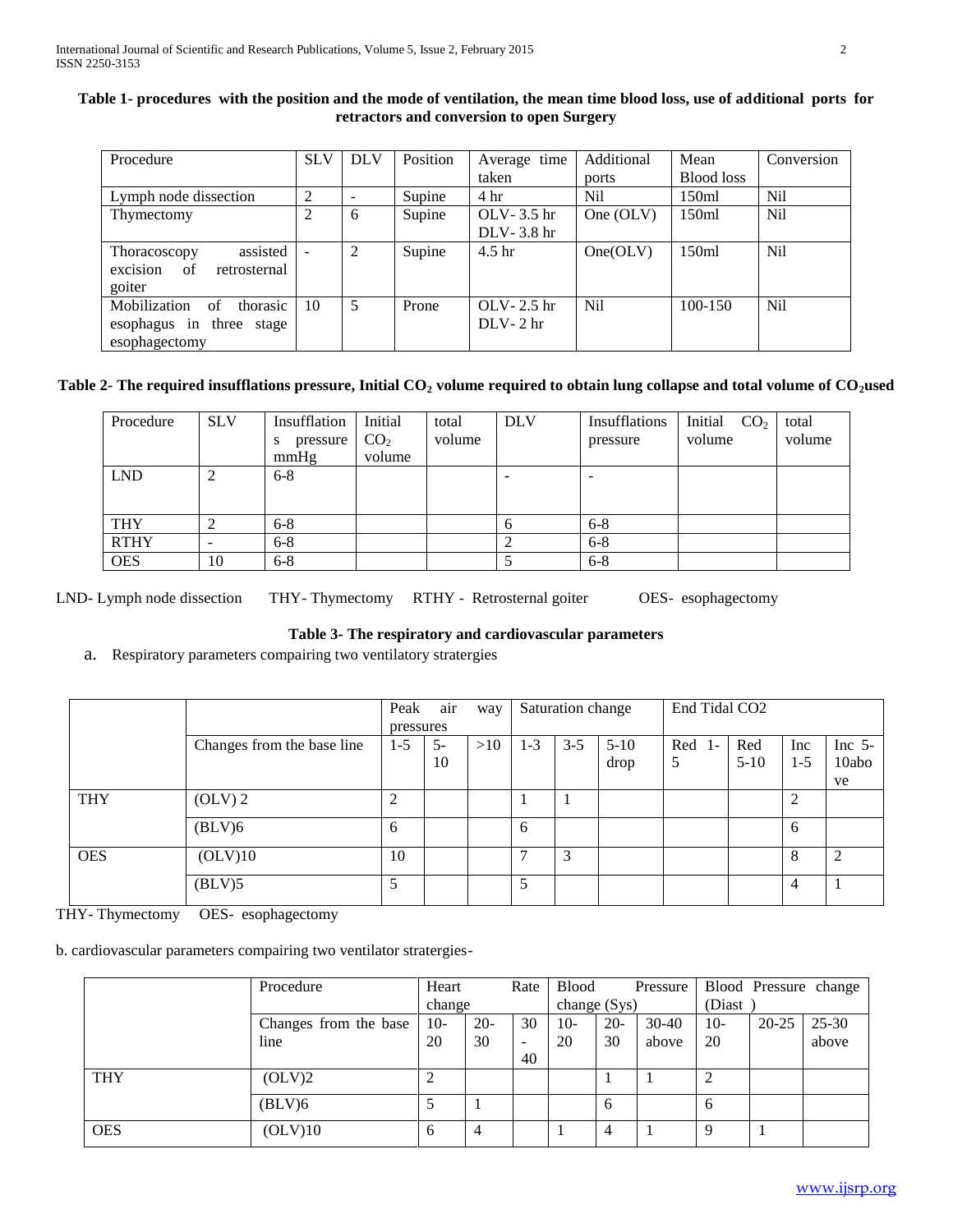|--|--|--|--|--|--|--|--|--|--|--|--|

THY- Thymectomy OES- esophagectomy

 All the patients' respiratory and cardiovascular parameters were stable and not significantly different in both ventilator statergies during the equivalent procedures

# **Surgical team special notes**

 In both ventilatory situations the space obtained provided a clear display of the lesion and the related anatomy for a safe dissection. There was adequate room for instrumentation. Only one thymectomy and retrosternal thyroidectomy required a retractor. This was to retract the pathology and not the lung.

 A re expansion of the lung during the surgery was experienced with DLV , which could hinder the dissection . But Once this was experienced the cause was identified as suction. The suction of blood /fluid only and not applying the suction too long to the space obviate this setback, and practiced in later cases. However quick re collapse was not identified as a problem .

 Another comment was that with DLV the re-expansion of the lung was found to be easier simply by shutting down  $CO<sub>2</sub>$ .

## **Post Operative period**

 One patient with retrosternal goiter who had both lung ventilation was electively ventilated for 24 hrs due to the extent of the resection. All Oesophagectomy patients were ventilated with a range of 2-5 days having both groups mixed up. One patient with OLV and one with BLV had respiratory tract infection and BLV patient had a leak on to the necks and both patients died After two weeks and three weeks respectively. Thymectomy patients were observed in the intensive care unit for 16- 24 hrs no complications detected. Other post esophagectomy patients were discharged from ICU by fourth day. The thymectomy and retrosternal goiter patients were sent to the ward on day one. All other patients were managed in the ward.

## IV. DISCUSSION

 There is a possibility the capnothorax can act like a tension pneumothorax. This is likely as reported by Peden CJ, Prys-Roberts  $C^7$  either the lung deflated too fast or the CO2 was insufflated too rapidly . Both situations were explained when doing the SLV. In the observations in this study , SLV and DLV both did not caused any adverse changes of cardio – respiratory parameters. In DLV this may be less as the lung is partially collapse by the tcapnothorax. The possible hypoxia explained in the SLV also will be less likely in DLV hence both lungs are ventilated with minimal shunt.

 Intraoperative access of DLV was similar with same adjustments with SLV and did not show much deference of the time (Table1). The insufflation pressures showed a slight increase in the pressure used with DLV compared to its equivalent surgery with SLV (Table 2)

 In both situations the procedures were performed with minimal blood loss . The important fact to note was there was no requirement of the additional ports for Retractors and no conversion to open Surgery when using DLV. This indirectly indicates that the space obtained must have provided a clear display of the lesion and the related anatomy for a safe dissection. It was evident that there was adequate room for instrumentation. Only one thymectomy and retrosternal thyroidectomy required a retractor. This was said to be to retract the pathology and not the lung.

 In DLV theoretically a high insufflation pressures and volumes are required to partially collapse the lung to provide surgical access. This is not a necessity during SLV . In all cases the maximum insufflation pressure used was 6-8mmHg. But it was pointed out that in long major procedures The  $CO<sub>2</sub>$  volume required for initial collapse and the total volume for the procedure was more with double lung ventilation. Though large volumes of  $CO<sup>2</sup>$  was used during DLV there was no complications detected ( Airway pressures, Hypercapnoea) during Surgery.

 With double lung ventilation it was reported to be possible to simply re-expand the lung by shutting down  $CO<sub>2</sub>$ , This may be an advantage in long procedures.

 Eventhough there were some complications noted in the post operative period in major procedures like Oesophagectomy it is seems there is no difference between the two ventilatory statergies.

#### V. CONCLUSIONS

 The space provided for surgery is not different whether single lung or double lung ventilation was used. The gas insufflations pressure has no significant difference. The total volume of  $CO<sub>2</sub>$  used is higher in double lung ventilation but had no adverse out come. Therefore double lung ventilation with a lung collapse induced with a capnothorax of 6-8mmHg can be safely and effectively be used in thoracoscopic surgeries. It will certainly avoid the difficulties encountered with intubation with a double lumen tube and complications of One lung ventilation. It also allows a simple and quick re-expansion of the lung when required.

## **REFERENCES**

- [1] Cohen H, Benumof JL. Lung separation in the patient with a difficult airway. Curr Opin Anaesthesiol 1999;12:29-35.,
- [2] Wolfer RS, Krasna MJ, Hasnain JU, McLaughlin JS. Hemodynamic effects of carbon dioxide insufflation during thoracoscopy. Ann Thorac Surg 1994;58:404-8.
- [3] Peden CJ, Prys-Roberts C. Capnothorax: implications for the anaesthetist.Anaesthesia 1993 Aug:48980:664-6
- [4] Management of patients undergoing oesophagectomy. : The Report of the National Confidential Enquiry into Perioperative Deaths 1996/1997. Compiled by Gray AJ, Hoile RW, Ingram GS, Sherry KS. National CEPOD: London; 1998. p. 57-61.
- [5] Conacher ID. Pre-emptive analgesia and the paravertebral space: Br J Anaesth 2006;96:667-8.
- [6] Conacher ID. Anesthesia for thoracoscopic surgery. J Min Access Surg [serial online] 2007 [cited 2012 Oct 27];3:127-31.)